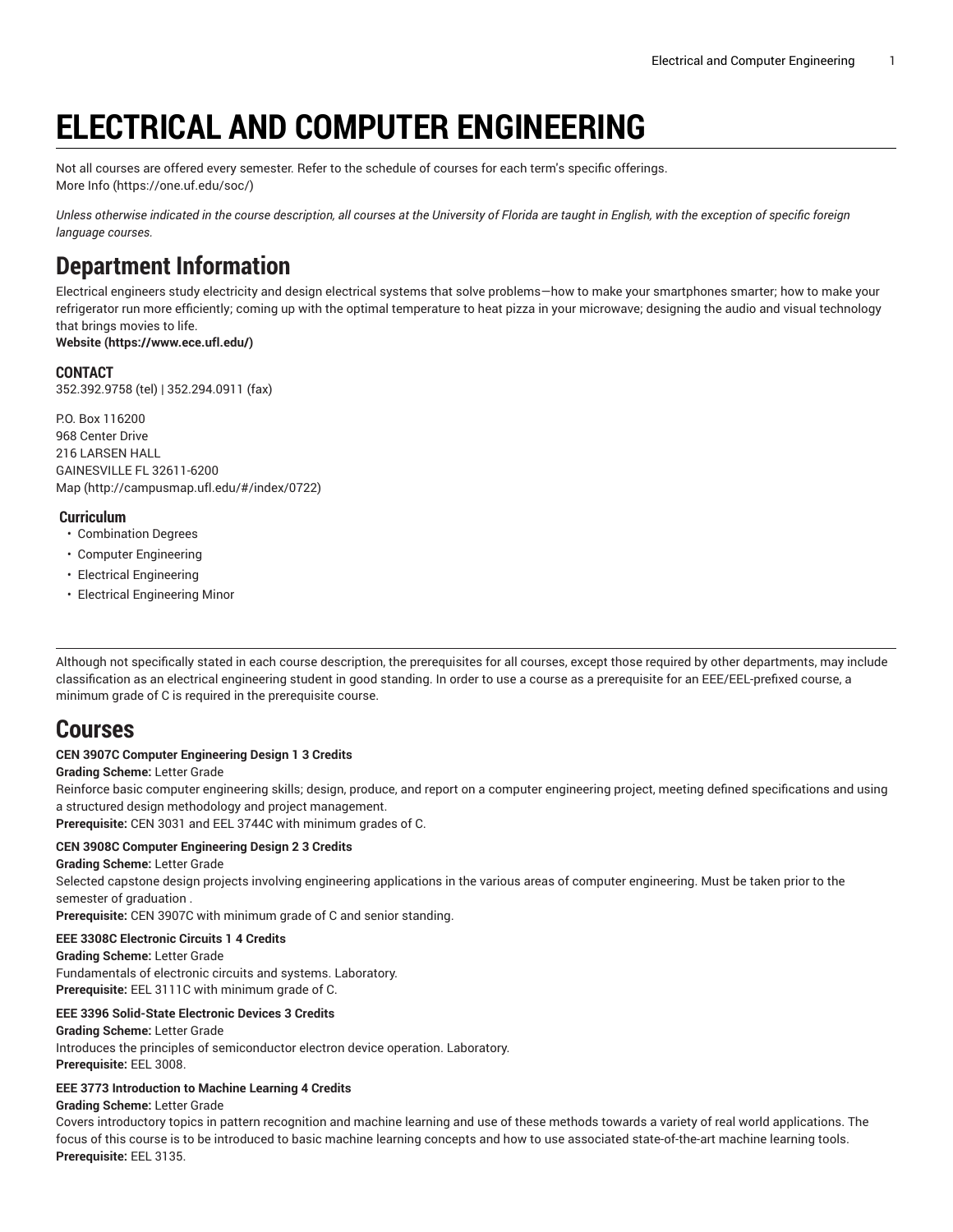# **EEE 4210 Introduction to Biophotonics 3 Credits**

#### **Grading Scheme:** Letter Grade

Introduces the principles of optics, lasers and biology, the interaction of light with cells and tissues, and various optical imaging, sensing and activation techniques and their applications in biomedicine.

**Prerequisite:** EEL 3003 or EEL 3111C with minimum grade of C.

# **EEE 4222 Resonant MEMS 3 Credits**

#### **Grading Scheme:** Letter Grade

Fundamentals of resonant micro-electro-mechanical systems (resonant MEMS) and their applications. **Prerequisite:** EEE 3396C with a minimum grade of C or instructor permission.

# **EEE 4260 Bioelectrical Systems 3 Credits**

# **Grading Scheme:** Letter Grade

Covers the theoretical and quantitative perspective of bioelectrical signals reflecting the activity of the brain, the muscles, and the heart. Examines bases of modeling, measuring, processing and analyzing bioelectrical signals and systems, as well as common clinical applications. Laboratory.

# **EEE 4306 Electronic Circuits 2 3 Credits**

#### **Grading Scheme:** Letter Grade

Design-oriented continuation of EEE 3308C; feedback, op amp circuits and applications, digital electronics. **Prerequisite:** EEE 3308C and EEL 3008 and EEL 3112 with minimum grades of C.

# **EEE 4310 VLSI Circuits and Technology 1 3 Credits**

**Grading Scheme:** Letter Grade

Analysis and design of digital circuits using MOS and bipolar devices. **Prerequisite:** EEE 3308C and EEL 3701C.

# **EEE 4329 Future of Microelectronics Technology 3 Credits**

**Grading Scheme:** Letter Grade

Surveys state-of-the-art microelectronics technology and prospects for future technologies. Topics include nanoscale MOSFETs, strained Si, high-k gate dielectrics, carbon nanotubes, molecular electronics and single-electron devices.

**Prerequisite:** EEE 3396C or equivalent.

# **EEE 4331 Microelectronic Fabrication Technologies 3 Credits**

#### **Grading Scheme:** Letter Grade

Principles of microelectronic device fabrication. Emphasis on the fundamentals of microfabrication processing and microelectronic device process flows.

**Prerequisite:** EEE 3396C.

# **EEE 4373 Radio Frequency Integrated Circuits 1 3 Credits**

#### **Grading Scheme:** Letter Grade

Fundamental RF theory (such as resonant circuits, matching, noise and transmission lines), radio operation and design of key RF circuit blocks (such as amplifiers, mixers, and oscillators).

**Prerequisite:** EEE 3308C.

# **EEE 4404 Mixed Signal IC Testing I 3 Credits**

#### **Grading Scheme:** Letter Grade

Fundamentals of testing IC devices and systems: test specifications, parametric training, measurement accuracy, test hardware, sampling theory, digital signal processing based testing, and calibrations. Circuit analysis and design with analog and mixed-signal systems. Labs on testing passive components, LDOs, Op-amps, DACS/ADCs, Mixed-Signal ICs Labview and the National Instruments Savage Tester. **Prerequisite:** EEE 3308C and EEL 3701C with minimum grades of C.

#### **EEE 4414 Modern Memory Device Technologies 3 Credits**

**Grading Scheme:** Letter Grade

State-of-the-art volatile and nonvolatile memory device technologies and their limitations. Emerging memory device technologies, including those that could be adopted by industry in the next decades due to their potential performance, density, power and cost advantages. **Prerequisite:** EEE 3396C

# **EEE 4420 Introduction to Nanodevices 3 Credits**

#### **Grading Scheme:** Letter Grade

Physical principles of modern solid-state devices and their applications, quantum mechanics and fundamentals of nanoelectronics. **Prerequisite:** EEE 3396C.

# **EEE 4511C Real Time Digital Signal Processing Applications 4 Credits**

**Grading Scheme:** Letter Grade

Real world digital signal processing (DSP) tasks are presented and solved in a lab environment that utilizes a Floating Point DSP and a development simulation and hardware emulation tool. Laboratory. **Prerequisite:** EEL 3135 and EEL 3744C.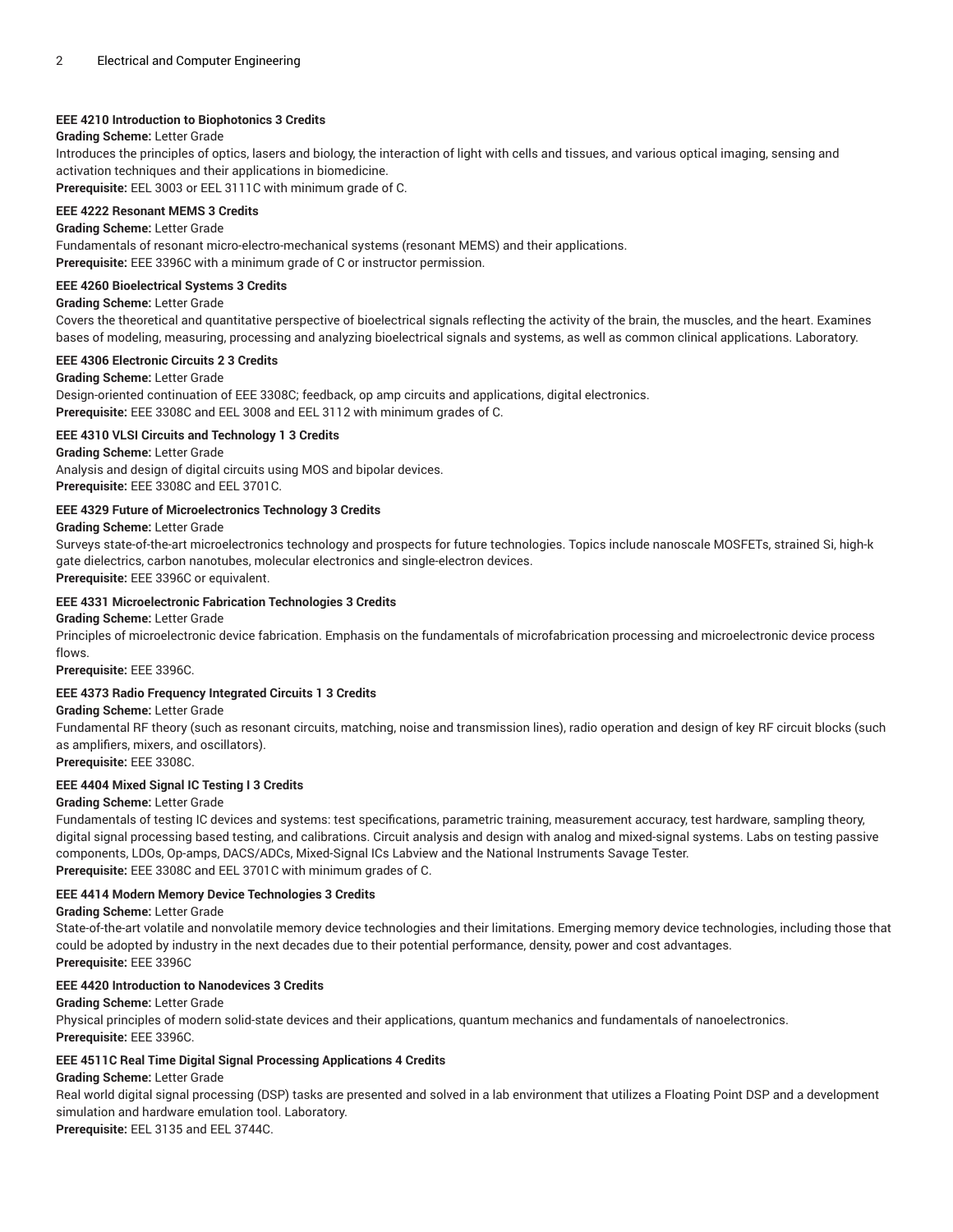# **EEE 4701 Automated Hardware/Software Verification 3 Credits**

# **Grading Scheme:** Letter Grade

Develop modeling, formal specification, and automated verification skills for analyzing complex hardware and/Or software systems. Hands-on experience with model checking tools.

**Prerequisite:** EEL 3744C or equivalent and COP 3530 or equivalent.

#### **EEE 4714 Introduction to Hardware Security and Trust 3 Credits**

#### **Grading Scheme:** Letter Grade

Fundamentals of hardware security and trust for integrated circuits. Cryptographic hardware, invasive and non-invasive attacks, side-channel attacks, physically unclonable functions (PUFs), true random number generation (TRNG), watermarking of Intellectual Property (IP) blocks, FPGA security, counterfeit detection, hardware Trojan detection, and prevention in IP cores and integrated circuits. **Prerequisite:** EEL 4712C with minimum grade of C.

**EEE 4720 Acoustics 3 Credits**

# **Grading Scheme:** Letter Grade

Governing equations for wave theory of sound; Character of plane acoustic waves and 3-D acoustic fields; Sound transmission/reflection at an interface between two media; Waves transmission/attenuation inducts; Low frequency approximations (lumped-element modeling) and transducers; sources of sound.

**Prerequisite:** MAP 2302 and (EEL 3111C or EEL 3003) with minimum grades of C or instructor permission.

#### **EEE 4773 Fundamentals of Machine Learning 3 Credits**

# **Grading Scheme:** Letter Grade

Overview of machine intelligence and the role of machine learning in a variety of real-world problems. Probability and statistics to handle uncertain data. Topics covered include: learning models from data in both a supervised and unsupervised fashion, linear models and non- linear models for classification, and linear dimensionality reduction.

**Prerequisite:** EEL 3135 and EEL 3850 with minimum grades of C.

#### **EEE 4800 Neural Signals, Systems, and Technology 3 Credits**

#### **Grading Scheme:** Letter Grade

Biophysical principles of neural signaling; characterization of neural circuits and systems; technology design principles for interfacing with biological neural systems; overview of clinical and consumer applications for neurotechnology and artificial intelligence.

**Prerequisite:** EEL 3850 with a minimum grade of C.

#### **EEL 3000 Introduction to Electrical Engineering 2 Credits**

#### **Grading Scheme:** Letter Grade

Introduces the profession of electrical engineering. Presents career development and enhancement, professional codes of conduct, ethics, entrepreneurship, intellectual property, professional societies. Projects provide hands-on experience with soldering, MATLAB programming, and microcontrollers.

**Prerequisite:** MAC 2311 with minimum grade of C or appropriate AP/IB score and Electrical Engineering majors only.

#### **EEL 3008 Physics of Electrical Engineering 3 Credits**

**Grading Scheme:** Letter Grade

Introduces the fundamental physics underlying components and devices and their application to electronics, power, and wireless. **Prerequisite:** EEL 3111C and MAC 2313 and MAP 2302.

# **EEL 3111C Circuits 1 4 Credits**

**Grading Scheme:** Letter Grade Basic analysis of DC and AC electric circuits. Laboratory. **Prerequisite:** MAC 2312 and PHY 2049.

#### **EEL 3112 Circuits 2 3 Credits**

**Grading Scheme:** Letter Grade

Continuous-time signals and linear systems: Fourier series and transforms, frequency, response, Laplace transform and system function, analog filters; emphasis on electrical circuits. Sampling.

**Prerequisite:** EEL 3000 and EEL 3111C and EEL 3135 and EGN 2020C and MAP 2302, all with minimum grades of C.

#### **EEL 3135 Introduction to Signals and Systems 4 Credits**

#### **Grading Scheme:** Letter Grade

Continuous-time and discrete-time signal analysis including Fourier series and discrete-time and discrete Fourier transforms; sampling; discretetime linear system analysis with emphasis on FIR and IIR systems: impulse response, frequency response, and system function; MATLAB-based programming for Signals and Systems.

**Prerequisite:** MAC 2313 and (EEL 3834 or COP 3503Cor COP 3504C or COP 2274) all with minimum grades of C.

#### **EEL 3211C Basic Electric Energy Engineering 4 Credits**

#### **Grading Scheme:** Letter Grade

Analysis and modeling of power system components. Magnetic circuits, energy conservation, transformers, and AC and DC rotating machines. Laboratory.

**Prerequisite:** EEL 3008.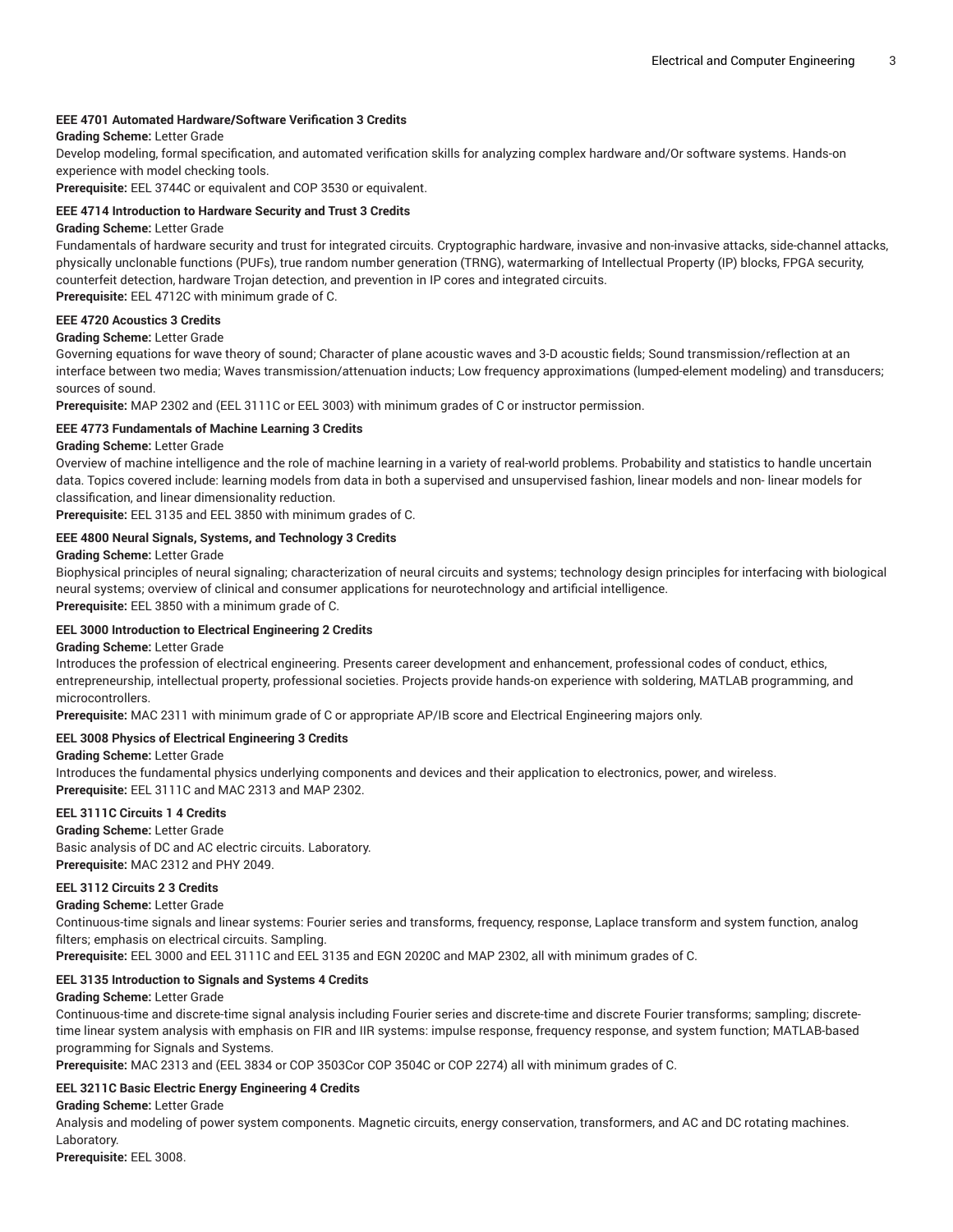# **EEL 3402 Remote Sensing in Engineering: Science, Sensors and Applications 3 Credits**

#### **Grading Scheme:** Letter Grade

Remote sensing theory, systems and applications using information obtained from the visible/near infrared, thermal infrared and microwave regions of the EM spectrum.

**Prerequisite:** MAP 2302 or equivalent.

# **EEL 3472 Fundamentals of Electromagnetic Fields 3 Credits**

#### **Grading Scheme:** Letter Grade

Transmission lines, vector analysis, electrostatics, magnetostatics, time-varying fields, plane waves.

**Prerequisite:** EEL 3008.

# **EEL 3701C Digital Logic and Computer Systems 4 Credits**

#### **Grading Scheme:** Letter Grade

Overview of logic design, algorithms, computer organization and assembly language programming and computer engineering technology. Laboratory. **Prerequisite:** Knowledge of a programming language.

# **EEL 3834 Programming for Electrical Engineering 1 3 Credits**

#### **Grading Scheme:** Letter Grade

Develops computer skills and the art of writing sound computer programs using examples and exercises relevant to electrical and computer engineering.

#### **EEL 3850 Data Science for ECE 4 Credits**

# **Grading Scheme:** Letter Grade

Analysis, processing, simulation, and reasoning of data. Includes data conditioning and plotting, linear algebra, statistical methods, probability, simulation, and experimental design.

**Prerequisite:** MAC 2312 and (EEL 3834 or COP 3503 or COP 3504C or COP 2274), all with minimum grades of C.

# **EEL 3923C Electrical Engineering Design 1 3 Credits**

#### **Grading Scheme:** Letter Grade

Teams design, produce, and report on a hardware prototype, meeting defined specifications and using a structured design methodology. Includes project management, hardware prototyping, and project reporting.

**Prerequisite:** (EEE 3308C and EEL 3112 and EEL 3701C with minimum grades of C) and 2 courses from breadth elective list.

#### **EEL 4242C Power Electronic Circuits 3 Credits**

#### **Grading Scheme:** Letter Grade

Circuit topologies, analysis, design and simulation of electronic circuits such as power supplies, and motor drives. **Prerequisite:** EEL 3308.

#### **EEL 4248 Fundamentals of RF and Power Electronic Devices 3 Credits**

#### **Grading Scheme:** Letter Grade

Introduces important semiconductor device technologies for high speed electronics, power electronics, and energy harvesting applications. **Prerequisite:** EEE 3396C.

#### **EEL 4251 Power System Analysis 3 Credits**

# **Grading Scheme:** Letter Grade

Development of power system equivalents by phase network analysis, load flow, symmetrical components, sequence networks, and fault analysis. **Prerequisite:** EEL 3211C.

#### **EEL 4271 Power System Protection 3 Credits**

#### **Grading Scheme:** Letter Grade

Power systems protection analytical methodologies and algorithms. Analyzes different methods for equipment and systems protection and discusses wide-area monitoring techniques, which allow real-time operation and control. Introduces cyber-physical security approaches for the smart grid and realizes numerical construction of protection methods considering realistic engineering hypothesis. **Prerequisite:** EEL 4251 or instructor permission.

# **EEL 4287 Smart Grid for Sustainable Energy 3 Credits**

#### **Grading Scheme:** Letter Grade

Survey of power grid operations and markets for students with interest in power systems and/or sustainable energy. Characteristics of traditional and new energy resources; how resources impact the grid; control on many time-scales; how the power grid and power markets of tomorrow will differ from those of today.

**Prerequisite:** EEL 4657C.

# **EEL 4403 Computational Photography 3 Credits**

# **Grading Scheme:** Letter Grade

Fundamentals of computational photography, sensing, imaging and illumination. **Prerequisite:** EEL 3135 with a minimum grade of C.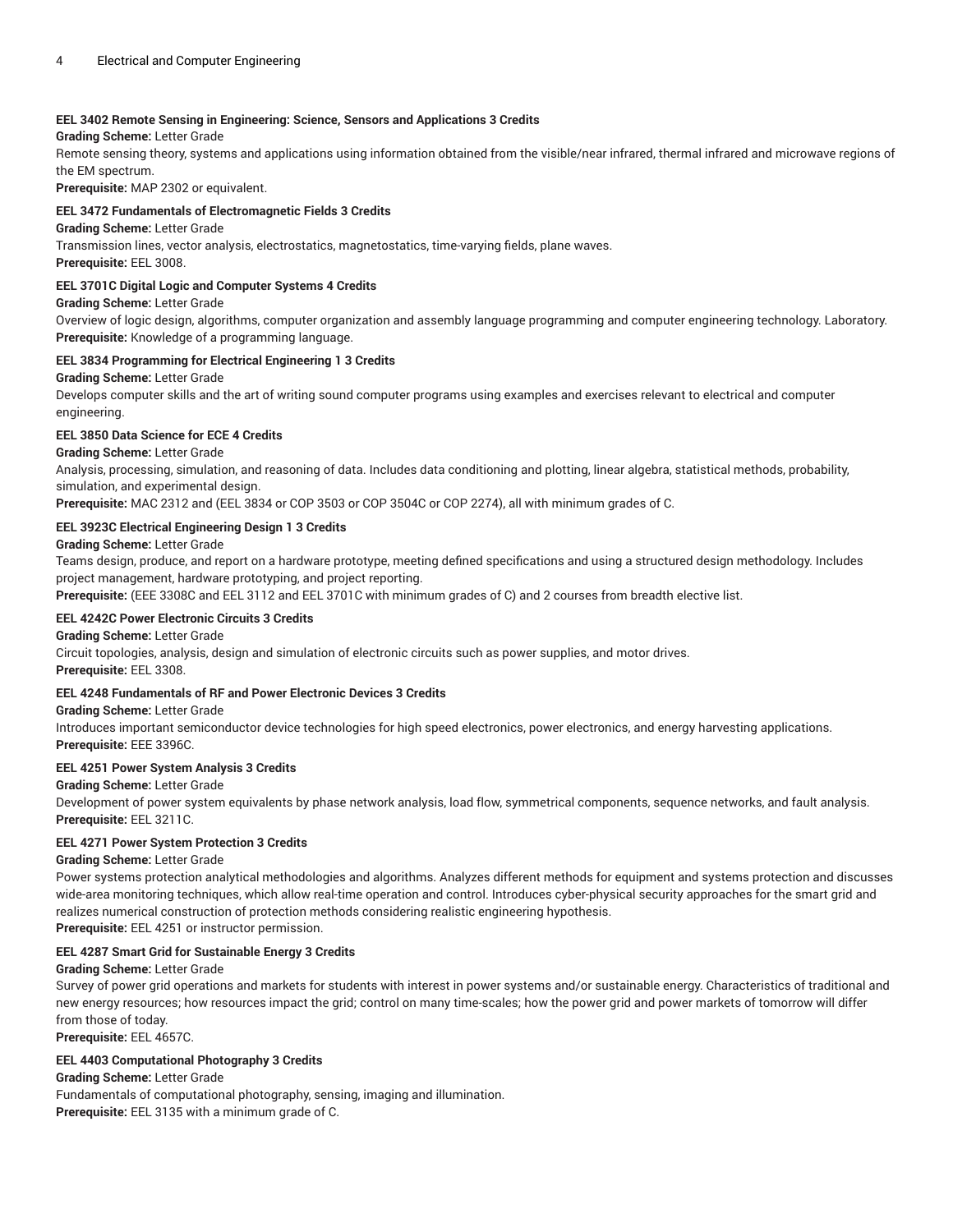#### **EEL 4412 Applied Magnetics and Magnetic Materials 3 Credits**

#### **Grading Scheme:** Letter Grade

Introduces magnetism, magnetic materials, and magnetic devices; offers a balance of theory and application from an applied engineering perspective. **Prerequisite:** EEL 3008 or instructor permission.

#### **EEL 4421 RF/Microwave Passive Circuits 3 Credits**

#### **Grading Scheme:** Letter Grade

Radio frequency (RF)/microwave passive components and circuits such as transmission lines, waveguides, couplers, filters, and resonators. **Prerequisite:** EEL 3472C with a minimum grade of C.

#### **EEL 4440 Optical Communication Systems 3 Credits**

#### **Grading Scheme:** Letter Grade

Introduces electromagnetic waves, dielectric waveguides and fibers, propagation characteristics of fibers, characterization methods, LEDs and laser diodes, photodetector optical receivers and communication systems. **Prerequisite:** EEE 3396C and EEL 3472C.

# **EEL 4446 Laser Theory and Design 3 Credits**

# **Grading Scheme:** Letter Grade

Studies the field of semiconductor optoelectronics and the physics of optoelectronic devices including the interaction of photons with electrons and holes in a semiconductor leading to the realization of optoelectronic devices such as photon amplifiers, LEDs, diode lasers, electro-absorption modulators, and detectors, including their design and application-specific characteristics. **Prerequisite:** EEL 3008 or instructor permission.

#### **EEL 4458 Fundamentals of Photonics 3 Credits**

#### **Grading Scheme:** Letter Grade

Reviews electromagnetic fields and waves, energy bands in semiconductors, p-n junctions and optical properties of semiconductors. Fundamentals of optical modulators and waveguides and photonic applications. **Prerequisite:** EEL 3472C and EEE 3396C.

# **EEL 4461 Antenna Systems 3 Credits**

**Grading Scheme:** Letter Grade

Electromagnetic field theory and its application to antenna design. **Prerequisite:** EEL 3472C.

#### **EEL 4473 Electromagnetic Fields and Applications 3 Credits**

### **Grading Scheme:** Letter Grade

Rigorously develops the properties of electric and magnetic fields. Maxwell's Equations form the foundation for understanding the fundamental nature and application-driven aspect of static and dynamic fields and their derivation from scalar and vector potentials. Fields in media is examined along with energy considerations and propagation effects. **Prerequisite:** EEL 3472C.

#### **EEL 4495 Lightning 3 Credits**

**Grading Scheme:** Letter Grade

Introduces lightning discharge processes. Electromagnetics relevant to lightning measurements. Applications for determining lightning charge, current, location and characteristics. Lightning protection.

**Prerequisite:** EEL 3472C.

#### **EEL 4514C Communication Systems and Components 4 Credits**

#### **Grading Scheme:** Letter Grade

Theory of communication and applications to radio, television, telephone, satellite, cellular telephone, spread spectrum and computer communication systems. Laboratory.

**Prerequisite:** EEL 3112 (with minimum grade of C) and EEL 3850 (with minimum grade of C).

#### **EEL 4516 Noise in Devices and Communication Systems 3 Credits**

#### **Grading Scheme:** Letter Grade

Origin, characterization and measurement of random noise. Calculation of signal-to-noise ratios and probability of errors in communication systems. **Corequisite:** EEL 4514C.

#### **EEL 4523 Audio Engineering 3 Credits**

# **Grading Scheme:** Letter Grade

Introduces audio and sound engineering that includes the underlying theory of acoustics, electronics and signal processing; demonstrates modern audio engineering practice as applied to music, home audio, recording and sound reinforcement. **Prerequisite:** EEL 3111C or EEL 3003, or instructor permission.

#### **EEL 4540 Introduction to Radar 3 Credits**

**Grading Scheme:** Letter Grade

Basic principles of cw and pulsed radar; angle, range, and Doppler tracking; accuracy and resolution; signal design. **Prerequisite:** EEL 4514C.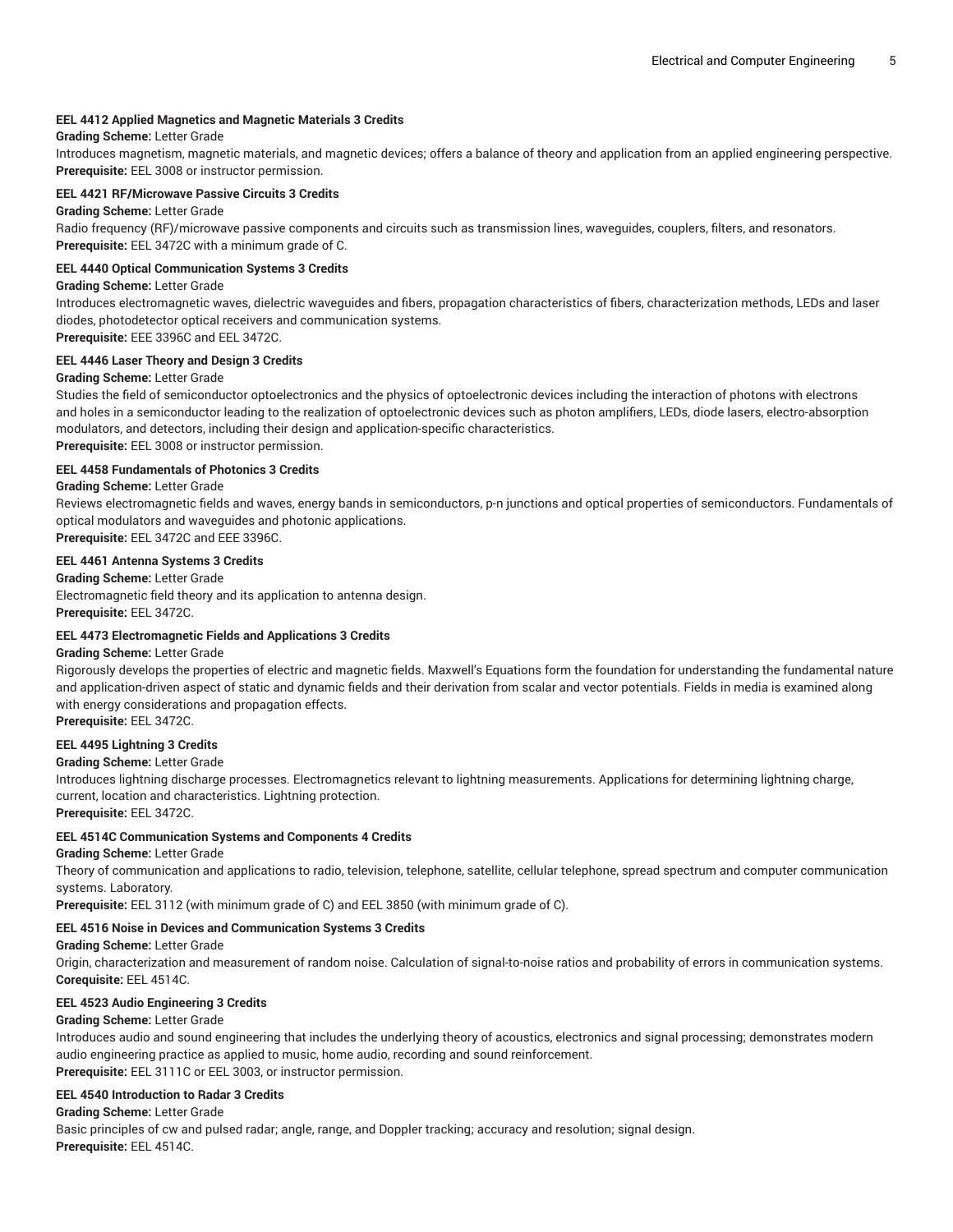# **EEL 4598 Computer Communications 3 Credits**

# **Grading Scheme:** Letter Grade

Introduces the principles and practice of computer networking, emphasizing data communication, and the lower layers of the OSI and TCP/IP protocol architectures.

**Prerequisite:** (EEL 3834 or COP 3503C or COP 3504C or COP 2274 or equivalent), all with minimum grades C and junior standing or higher.

# **EEL 4599 Wireless and Mobile Networks 3 Credits**

#### **Grading Scheme:** Letter Grade

Senior-level study of wireless and mobile networks. Investigates telecommunication architectures and protocols for wireless sensor networks and wireless embedded systems; Wi-Fi and wireless local area networks; mobile ad-hoc networks; next generation cellular systems and satellite networks. **Prerequisite:** EEL 3701C.

#### **EEL 4610 State Variable Methods in Linear Systems 3 Credits**

# **Grading Scheme:** Letter Grade

Development of state-variable approach to linear continuous-time and discrete-time systems with emphasis on the design of feedback control systems.

**Prerequisite:** EEL 4657C.

#### **EEL 4657C Linear Control Systems 4 Credits**

#### **Grading Scheme:** Letter Grade

Theory and design of linear control systems. Laboratory. **Prerequisite:** EEL 3112 (with minimum grade of C) and EEL 3850 (with minimum grade of C)..

# **EEL 4665C Intelligent Machines Design Laboratory 4 Credits**

#### **Grading Scheme:** Letter Grade

Design simulation, fabrication, assembly and testing of intelligent robotic machines. Laboratory. **Prerequisite:** (EEL 3744C or EML 3005) or instructor permission.

# **EEL 4712C Digital Design 4 Credits**

**Grading Scheme:** Letter Grade

Advanced modular logic design, design languages, finite state machines and binary logic. Laboratory. **Prerequisite:** EEL 3701C.

#### **EEL 4713C Digital Computer Architecture 4 Credits**

### **Grading Scheme:** Letter Grade

The use of electronic digital modules to design computers. Includes the organization and operation of computers, hardware/software trade-offs and design of computer interfacing. Laboratory.

**Prerequisite:** EEL 3701C and EEL 4712C.

# **EEL 4720 Reconfigurable Computing 3 Credits**

#### **Grading Scheme:** Letter Grade

Fundamental concepts at advanced undergraduate level in reconfigurable computing based upon advanced technologies in field-programmable logic devices. Topics include general concepts, device architectures, design tools, metrics and kernels, system architectures and application case studies. **Prerequisite:** EEL 4712C.

# **EEL 4732 Advanced Systems Programming 3 Credits**

#### **Grading Scheme:** Letter Grade

Develop a deep understanding of operating system concepts and systems programming fundamentals and gain hands-on experience in systems programming by using Pthreads as well as implementing Linux device drivers and testing/verifying systems code for deadlock and race-freedom. **Prerequisite:** EEL 3701C and (EEL 3834 or COP 3503C or COP 3504C or COP 2274) and COP 4600, all with a minimum grades of C.

#### **EEL 4736 Principles of Computer System Design 3 Credits**

#### **Grading Scheme:** Letter Grade

Broadly introduces the main principles and abstractions for engineering hardware and software systems. Includes in-depth studies of their use on computer systems across a variety of designs, be it an operating system, a client/server application, a database server or a fault-tolerant disk cluster. **Prerequisite:** EEL 4712C and (EEL 3834 or COP 3503C or COP 3504C or COP 2274 or equivalent), all with minimum grades of C.

#### **EEL 4744C Microprocessor Applications 4 Credits**

#### **Grading Scheme:** Letter Grade

Experience in the elements of microprocessor-based systems, hardware interfacing and software design for their application. Laboratory. **Prerequisite:** EEL 3701C (with minimum grade of C) and (EEL 3834 or COP 3503C or COP 3504C or COP 2274 or equivalent with minimum grades of C).

#### **EEL 4745C Microprocessor Applications 2 4 Credits**

#### **Grading Scheme:** Letter Grade

Implementation of a Real-Time Operating System on an ARM Cortex M processor to create more robust and complex microprocessor applications. Introduction to IoT applications.

**Prerequisite:** EEL 3744C with minimum grade of C and proficiency in programming in C.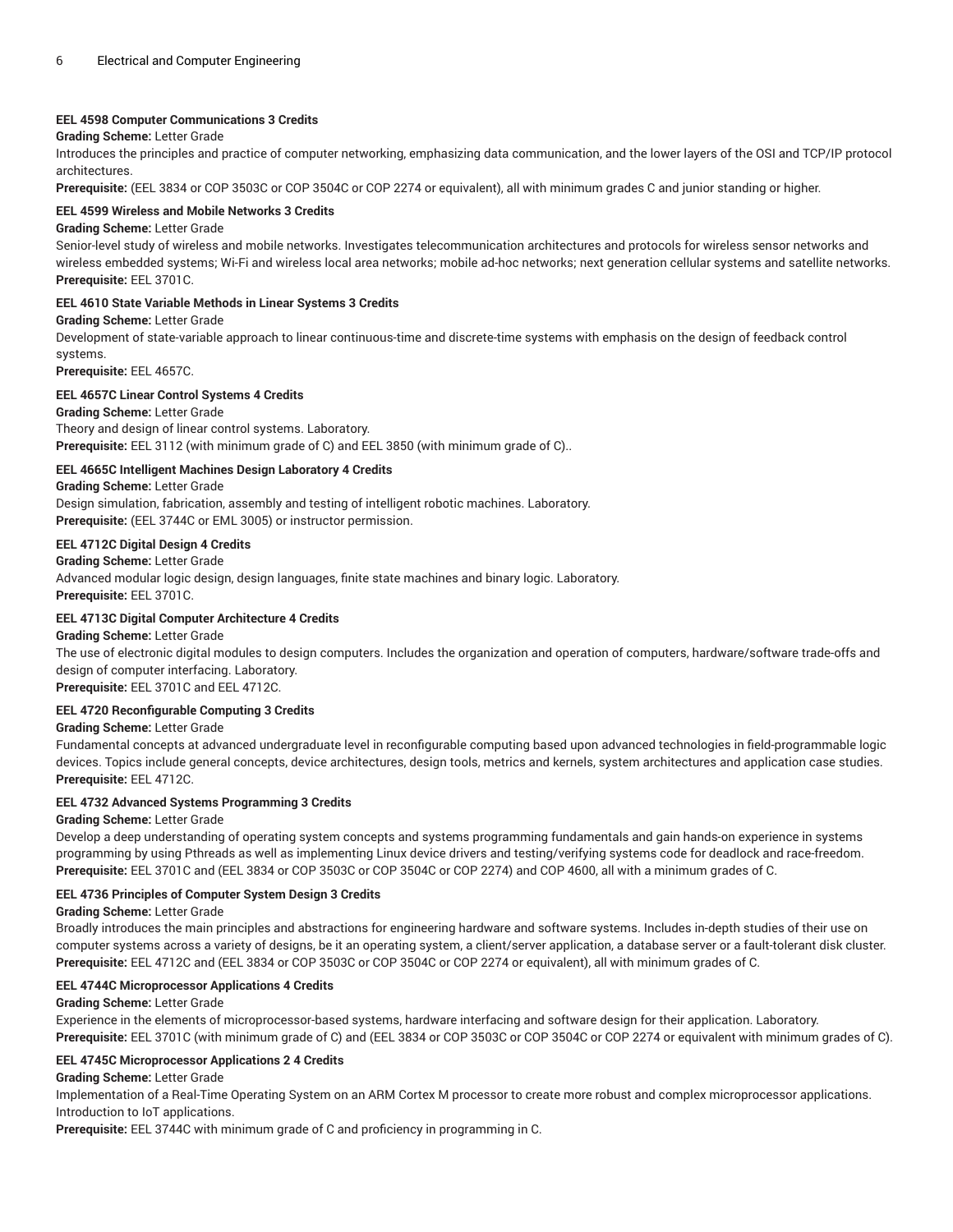# **EEL 4750 Foundations of Digital Signal Processing 3 Credits**

# **Grading Scheme:** Letter Grade

Analysis and design of digital filters for discrete signal processing, spectral analysis and fast Fourier transform. **Prerequisite:** EEL 3135.

#### **EEL 4837 Programming for Electrical Engineering 2 3 Credits**

#### **Grading Scheme:** Letter Grade

Fundamentals of data structures and algorithms, including lists, queues, stacks, divide-and-conquer, dynamic programming, trees, tables, graphs and recursive techniques. The role of specific data structures in electrical engineering applications.

**Prerequisite:** EEL 3834 or COP 2274 or COP 3503C or COP 3504C or equivalent, all with minimum grades of C.

#### **EEL 4853 Cross Layered System Security 3 Credits**

#### **Grading Scheme:** Letter Grade

Develop an understanding of the principles of computer security, as it crosses layers of abstraction (application, operating system, hardware, and network). Learn the challenges of building secure computer systems with examples and hands-on assignments. Current research on these challenges will be discussed. Students will review and present conference papers.

**Prerequisite:** (EEL 3834 or COP 3503C or COP 3504C or COP 2274 or equivalent) and (EEL 4736 or equivalent), all with a minimum grades of C.

#### **EEL 4905 Individual Problems in Electrical Engineering 1-4 Credits**

# **Grading Scheme:** Letter Grade

Selected problems or projects in the student's major field of engineering study.

# **EEL 4912 Integrated Product and Process Design 1 3 Credits**

#### **Grading Scheme:** Letter Grade

First part of two in which multidisciplinary teams of engineering and business students partner with industry sponsors to design and build authentic products and processes, on time and within budget. Working closely with industry liaison engineers and a faculty coach, students gain practical experience in teamwork and communication, problem solving and engineering design, and develop leadership, management and people skills. **Prerequisite:** EEE 3308C and EEL 3701C.

#### **EEL 4913 Integrated Product and Process Design 2 3 Credits**

#### **Grading Scheme:** Letter Grade

Second part of two in which multidisciplinary teams of engineering and business students partner with industry sponsors to design and build authentic products and processes, on time and within budget. Working closely with industry liaison engineers and a faculty coach, students gain practical experience in teamwork and communication, problem solving and engineering design, and develop leadership, management and people skills.

**Prerequisite:** EEL 4912.

#### **EEL 4924C Electrical Engineering Design 2 3 Credits**

**Grading Scheme:** Letter Grade

Selected design projects involving engineering applications in the various areas of electrical engineering. Laboratory.

**Prerequisite:** EEL 3923C and two breadth electives and one depth elective.

#### **EEL 4930 Special Topics in Electrical Engineering 1-4 Credits**

**Grading Scheme:** Letter Grade Special courses covering selected topics in electrical engineering.

# **EEL 4948 Practical Work in Electrical and Computer Engineering 3 Credits**

#### **Grading Scheme:** S/U

One term industrial employment, including extra work according to a pre-approved outline. Practical engineering work under industrial supervision, as set forth in the Herbert Wertheim College of Engineering regulations.

**Prerequisite:** EEL 3111C and EEL 3701C and sophomore standing or consent of undergraduate coordinator/supervising faculty mentor. Must have a full time internship defined as working for a minimum of 40 hours per week for a minimum of 10 weeks (400 hours).

#### **EEL 4949 Co-op Work Experience 1 Credit**

#### **Grading Scheme:** S/U

Practical co-op engineering work under approved industrial supervision. **Prerequisite:** Engineering major.

#### **EGN 1935 Special Topics in Freshman Engineering 1-3 Credits**

#### **Grading Scheme:** Letter Grade

Laboratory, lectures or conferences cover selected topics in engineering.

### **EGN 4912 Engineering Directed Independent Research 0-3 Credits**

#### **Grading Scheme:** S/U

Provides firsthand, supervised research with a faculty advisor or postdoctoral or graduate student mentor. Projects may involve inquiry, design, investigation, scholarship, discovery or application. (S-U)